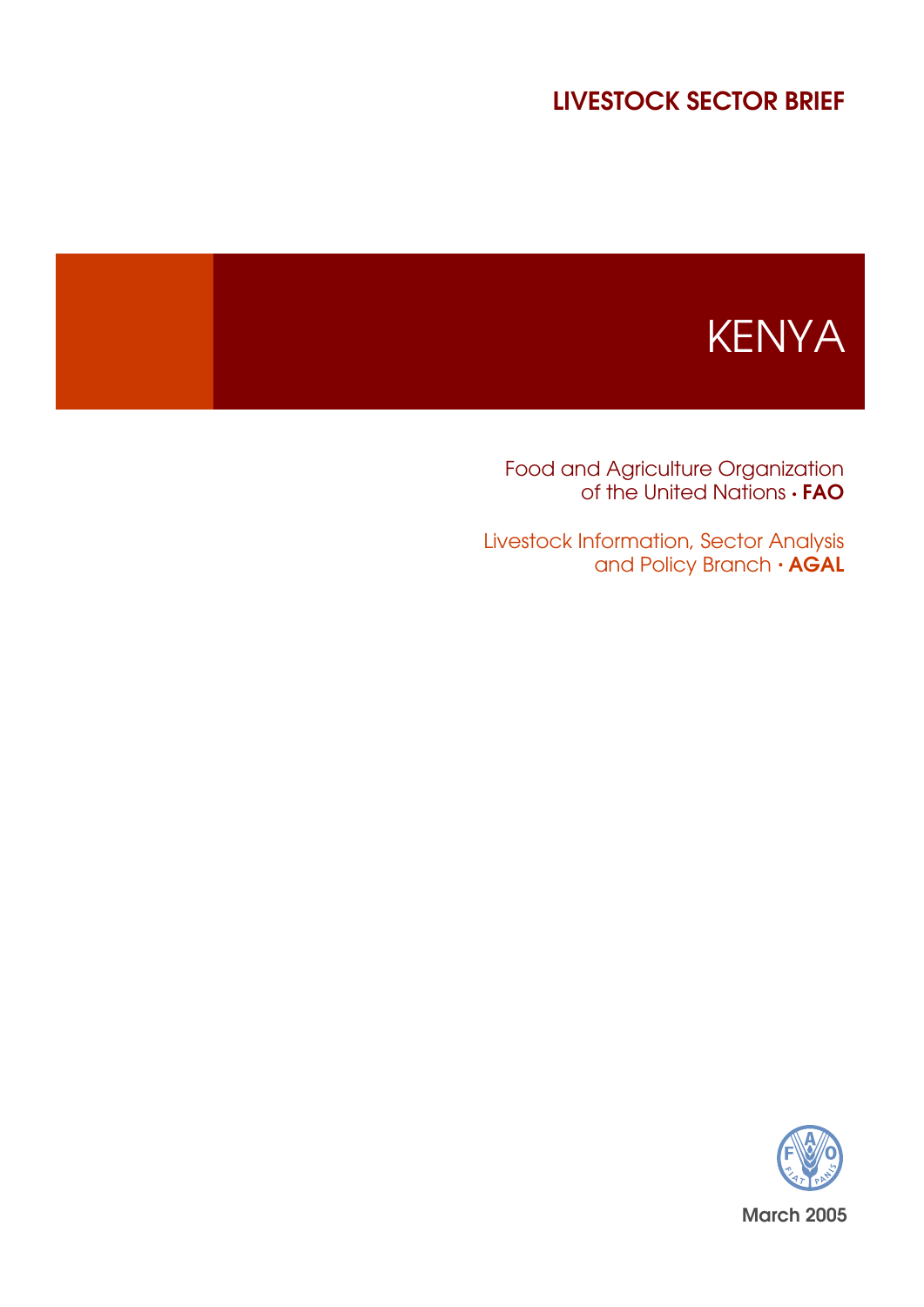# **TABLE OF CONTENTS**

| Total number of cases/outbreaks of selected diseases reported in all susceptible species  16 |  |
|----------------------------------------------------------------------------------------------|--|
|                                                                                              |  |

Data contained in this Livestock Sector Brief are taken from official sources. Official sources are no guarantee for data accuracy and the figures reported in this brief should be taken as indicative and not be used for official purposes. The Food and Agriculture Organization of the United Nations assumes no responsibility for its accuracy, completeness and coherence.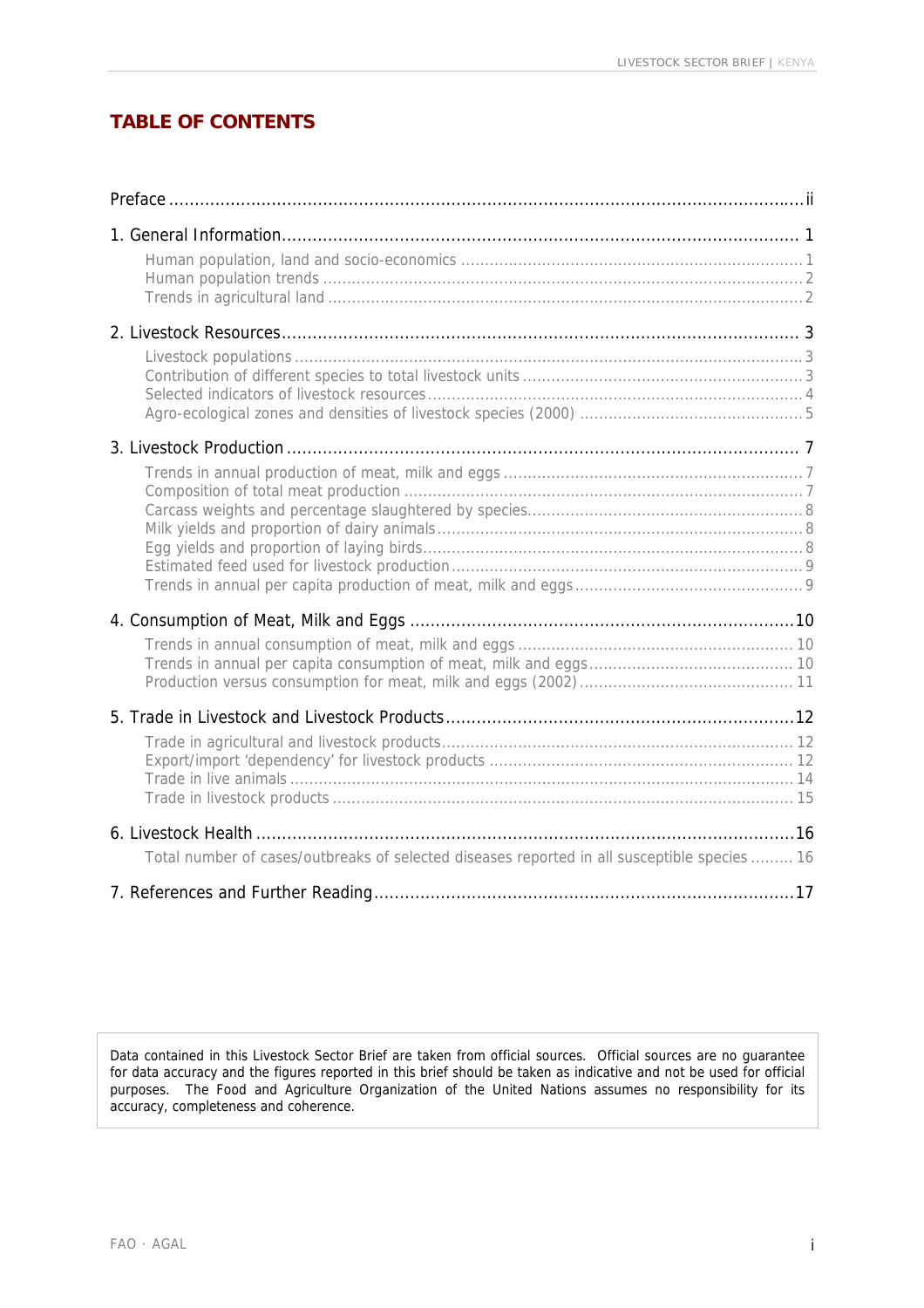#### **PREFACE**

The Livestock Sector Briefs (LSB) are intended to provide a quick overview and an approximate outlook for the livestock sector of the respective country using figures and quantitative indicators originating from official sources. The LSBs are complemented by a synthesis of policy documents available in the public domain.

The majority of the data in the LSBs refer to the country as a whole and come from FAOSTAT, which is available on the internet (<http://faostat.external.fao.org/default.jsp>). FAO, as part of its mandate, compiles information and data on various aspects of food and agriculture from all countries. The data are analysed and interpreted to support FAO's programmes and activities and, in accordance with the basic functions of the Organization, they are disseminated to the public through publications, CD-ROM, diskettes and the Internet. The country level data are officially submitted to the Division for Statistics of FAO (ESS) by various ministries of the respective countries. For details of data collection procedures see [http://faostat.fao.org/abcdq/about.htmx.](http://faostat.fao.org/abcdq/about.htmx) The figures submitted often display inconsistencies across ministries, for example reported meat production does not always match reported meat consumption when taking into account imports and exports. FAO tries to reconcile the figures, to the effect that FAO statistics may differ from those originally submitted.

The LSBs utilise FAOSTAT data from the following domains: human population, land use, agriculture production, food supply and agricultural and food trade. These are used to derive a standard set of indicators that can quickly be compared across the countries.

Data on the economy are from the World Bank's World Development Indicators CD-Rom, which is also available online <http://www.worldbank.org/data/>and is updated every year. Animal health data are taken from the Office International des Epizooties (OIE) HANDISTATUS II [http://www.oie.int/hs2/.](http://www.oie.int/hs2/) These are official data supplied by member nations.

For any feedback and comment, please contact:

Pius Chilonda - Livestock Information Analyst Livestock Information, Sector Analysis and Policy Branch Animal Production and Health Division Food and Agricultural Organisation Viale delle Terme di Caracalla 00100 Rome, Italy

Tel: 00 39 06 57056691 Fax: 00 39 06 57055749 Email: Pius.Chilonda@fao.org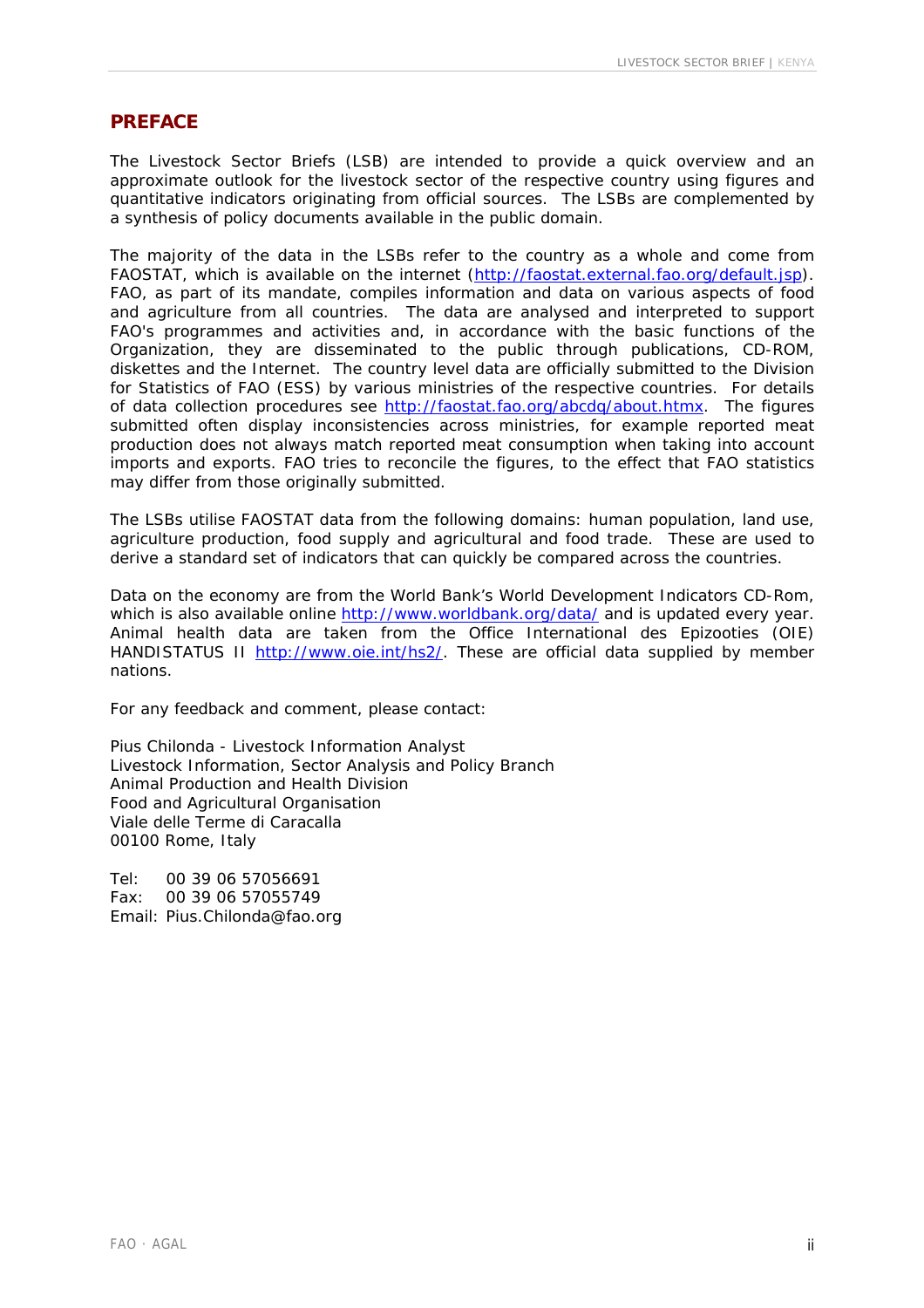### **1. GENERAL INFORMATION**

#### **Human population, land and socio-economics**

| Human population                                     |              | 31.5 million             |
|------------------------------------------------------|--------------|--------------------------|
| Population density on total land                     |              | 55.4 persons/sqkm        |
| Annual growth rate (1990-2000)                       | 2.3%         |                          |
| Population in agriculture                            |              | 23.5 million             |
| As proportion of total population                    | 74.6 %       |                          |
|                                                      |              |                          |
| Total land area                                      | 569,140 sqkm |                          |
| Agricultural land                                    | 264,620 sqkm |                          |
| As proportion of total land                          | 46.5 %       |                          |
| Land under pasture                                   | 213,000 sqkm |                          |
| As proportion of total land                          | 80.5 %       |                          |
| Irrigated area                                       | 900 ha       |                          |
| Agricultural land per 100 people                     | 84 ha        |                          |
| Agricultural land per 100 people in agriculture      | 112 ha       |                          |
| Agricultural population density on agricultural land |              | 88.9 persons/sqkm        |
| GDP <sup>1</sup>                                     |              |                          |
|                                                      |              | 10,098 million US\$      |
| GDP annual growth rate (1990-2000)                   | 1.8 %        |                          |
| GDP per capita/year <sup>1</sup>                     |              | 322 US\$                 |
| GDP per capita annual growth rate (1990-2000)        | $-0.6$ %     |                          |
| Agriculture, GDP                                     |              | 2,594 million US\$       |
| As proportion of total GDP                           | 25.7 %       |                          |
| Livestock, GDP <sup>1</sup>                          |              | 1,220 million US\$       |
| As proportion of agricultural GDP                    | 47.0 %       |                          |
| Human development Rank                               |              | 148 Ranking <sup>2</sup> |
| Human development index                              | 0.488        |                          |
| Poverty incidence <sup>3</sup>                       |              |                          |
| Total                                                | 52.0 %       |                          |
| Urban                                                | 49.0 %       |                          |
| Rural                                                | 53.0 %       |                          |
|                                                      |              |                          |

<sup>1</sup> Constant 1995 US\$  $^{-2}$  The HDI rank is determined using HDI values to the fifth decimal point  $$ from 177 countries, as compiled by the UNDP;  $3$  National poverty line; na: not available

Source: World Bank (2002); UNDP (2004); FAO (2005a)

Kenya is a low income economy with livestock contributing over 12 percent to GDP. Since 1993 the government has been implementing orthodox macroeconomic policies and structural reforms, which culminated in the June 2003 Economic Recovery Strategy for Wealth and Employment Creation (ERSWEC). This program seeks to address major macroeconomic vulnerabilities and lays the groundwork for strong economic and employment growth and poverty reduction. In particular, it intends to reduce the domestic debt to a sustainable level, to restructure public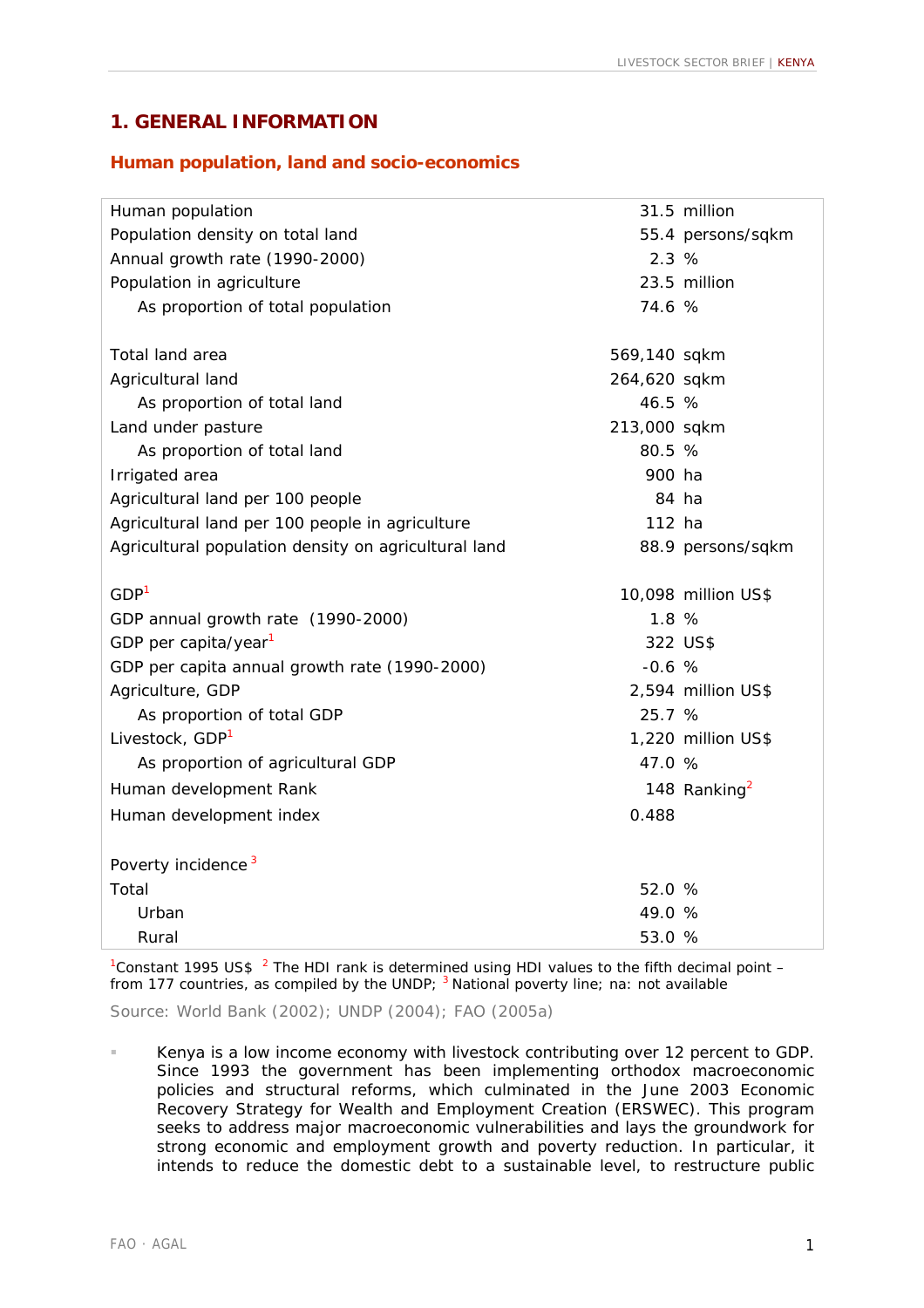spending in favour of poverty reduction outlays and investment, to reorganize the public sector, and to place anticorruption strategies at the top of the policy agenda.

#### **Human population trends**

Values expressed in 1,000

| Population<br>segment |        | Year   |        | Annual growth rate<br>$(\%)$ |           |           |
|-----------------------|--------|--------|--------|------------------------------|-----------|-----------|
|                       | 1980   | 1990   | 2000   | 2002                         | 1980-1990 | 1990-2000 |
| Total                 | 16,368 | 23,585 | 30,549 | 31,540                       | 3.7       | 2.6       |
| Rural                 | 13,732 | 17,762 | 19,584 | 19,457                       | 2.6       | 1.0       |
| Urban                 | 2,637  | 5,823  | 10,965 | 12,083                       | 8.2       | 6.5       |

Source: FAO (2005a)

#### **Trends in agricultural1 land**

Values expressed in sqkm

| Land type            |         | Year    | Annual growth rate<br>$(\%)$ |         |           |           |
|----------------------|---------|---------|------------------------------|---------|-----------|-----------|
|                      | 1980    | 1990    | 2000                         | 2002    | 1980-1990 | 1990-2000 |
| Total                | 255,800 | 260,000 | 263,600                      | 264,620 | 0.2       | 0.1       |
| Cropped <sup>2</sup> | 42,800  | 47,000  | 50,600                       | 51,620  | 0.9       | 0.7       |
| Pastures             | 213,000 | 213,000 | 213,000                      | 213,000 | 0.0       | 0.0       |

<sup>1</sup>The sum of area under arable land, permanent crops and permanent pastures

<sup>2</sup>Arable and permanent crops

Source: FAO (2005a)

! About 45 percent of the total land area is agriculturally productive; the other parts, mainly used for pastoral farming, are semi-arid to arid, and characterized by low, unreliable and poorly distributed rainfall. Access, control and management of land have been traditionally administered by indigenous communities, but the customary law has suffered through statutory allocation of land to individuals or government institutions. Today the largest consolidated quantities of land are in the hands of national and foreign corporations. The government intends to: 1) undertake inventories of the nature of tenure arrangements, resource planning activities and land use; 2) investigate and, where necessary, halting any ongoing adjudication processes particularly in tribal land areas, until the necessary land reforms are legislated; 3) establish credible land control boards that are acceptable and respected by the local communities.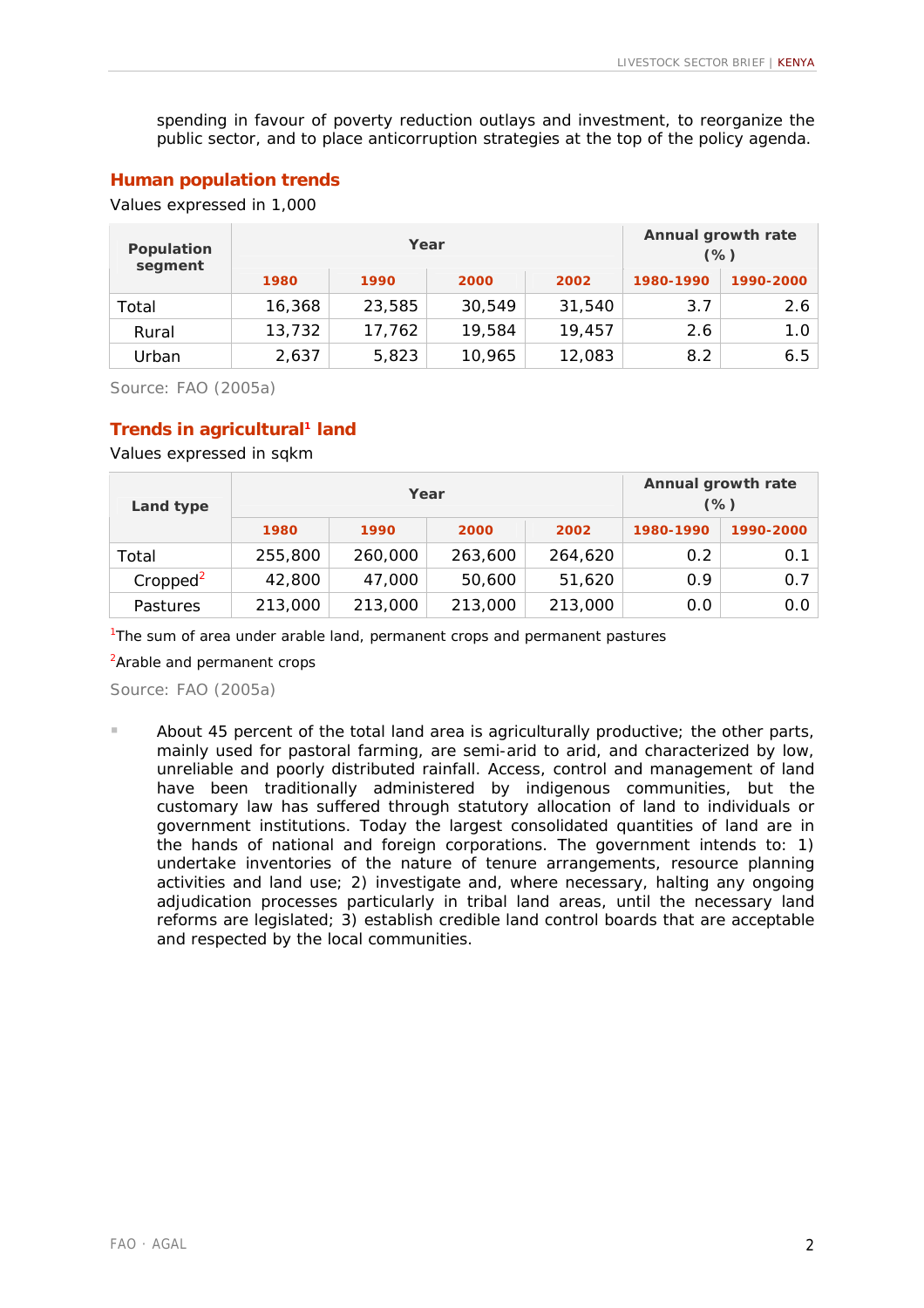# **2. LIVESTOCK RESOURCES**

### **Livestock populations**

Values expressed in 1,000

| <b>Species</b>   |        | Year   | Annual growth rate<br>$(\%)$ |        |           |           |
|------------------|--------|--------|------------------------------|--------|-----------|-----------|
|                  | 1980   | 1990   | 2000                         | 2002   | 1980-1990 | 1990-2000 |
| Cattle           | 10,000 | 13,793 | 11,706                       | 11,500 | 3.3       | -1.6      |
| Sheep and goats  | 13,000 | 19,236 | 17,944                       | 18,660 | 4.0       | $-0.7$    |
| Pigs             | 74     | 128    | 311                          | 332    | 5.6       | 9.3       |
| Poultry          | 16,400 | 25,228 | 26,291                       | 27,902 | 4.4       | 0.4       |
| <b>Total LUs</b> | 6,479  | 9,098  | 7,973                        | 7,961  | 3.5       | $-1.3$    |

**LU:** *Livestock unit*; **conversion factors:** cattle (0.50), sheep and goats (0.10), pigs (0.20) and poultry (0.01)

Source: FAO (2005a)

Kenyan livestock sector is dominated by small producers. The livestock population is concentrated in the arid and semi arid lands (ASALs), which cover about 75 percent of the total land surface. In ASALs the livestock sector accounts for 90 percent of employment and more than 95 percent of family incomes. In spite of good natural potentials, however, these areas have the highest incidence of poverty (about 65 percent) and very low access to basic social services, such as infrastructure and education facilities.



#### **Contribution of different species to total livestock units**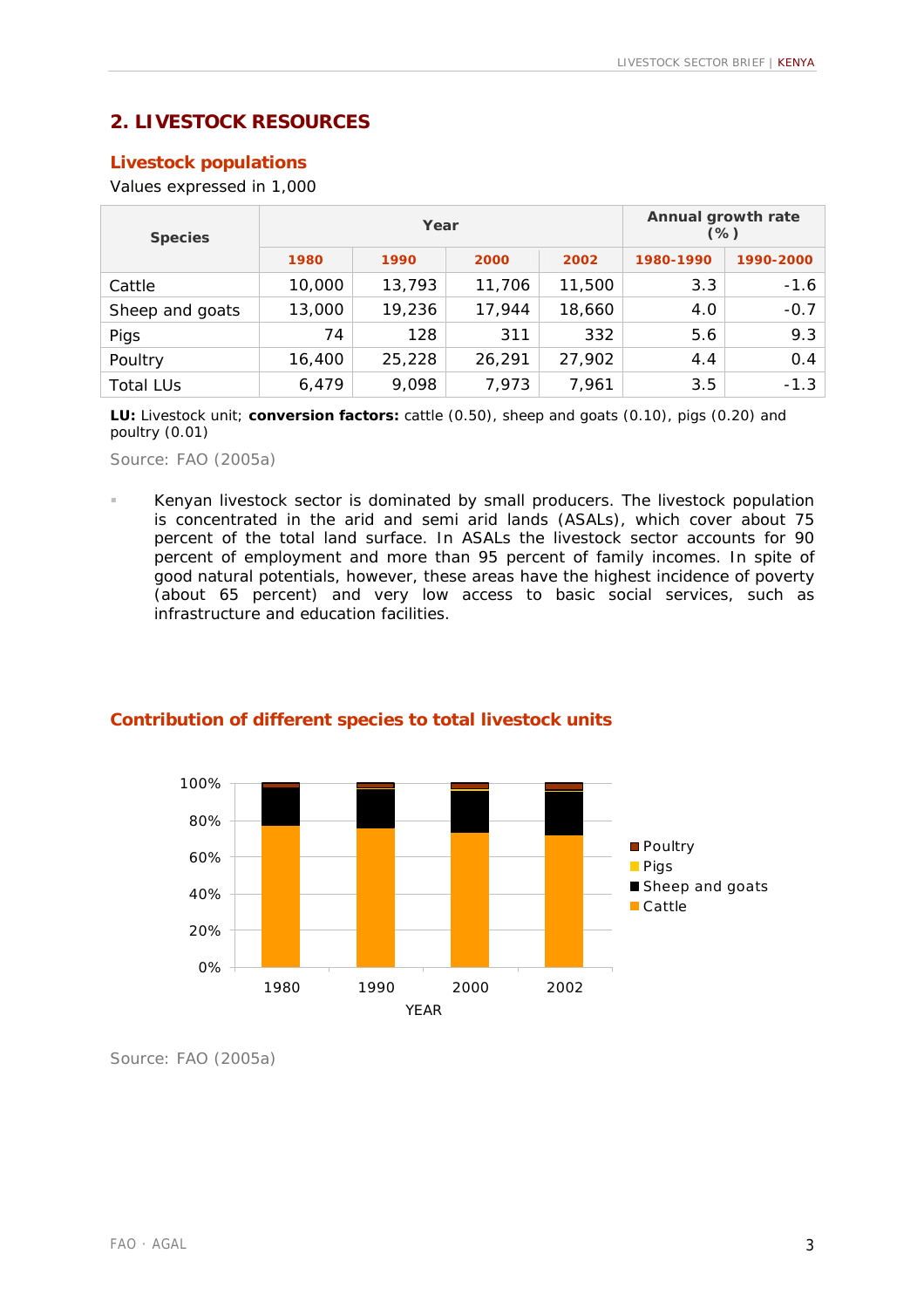### **Selected indicators of livestock resources**

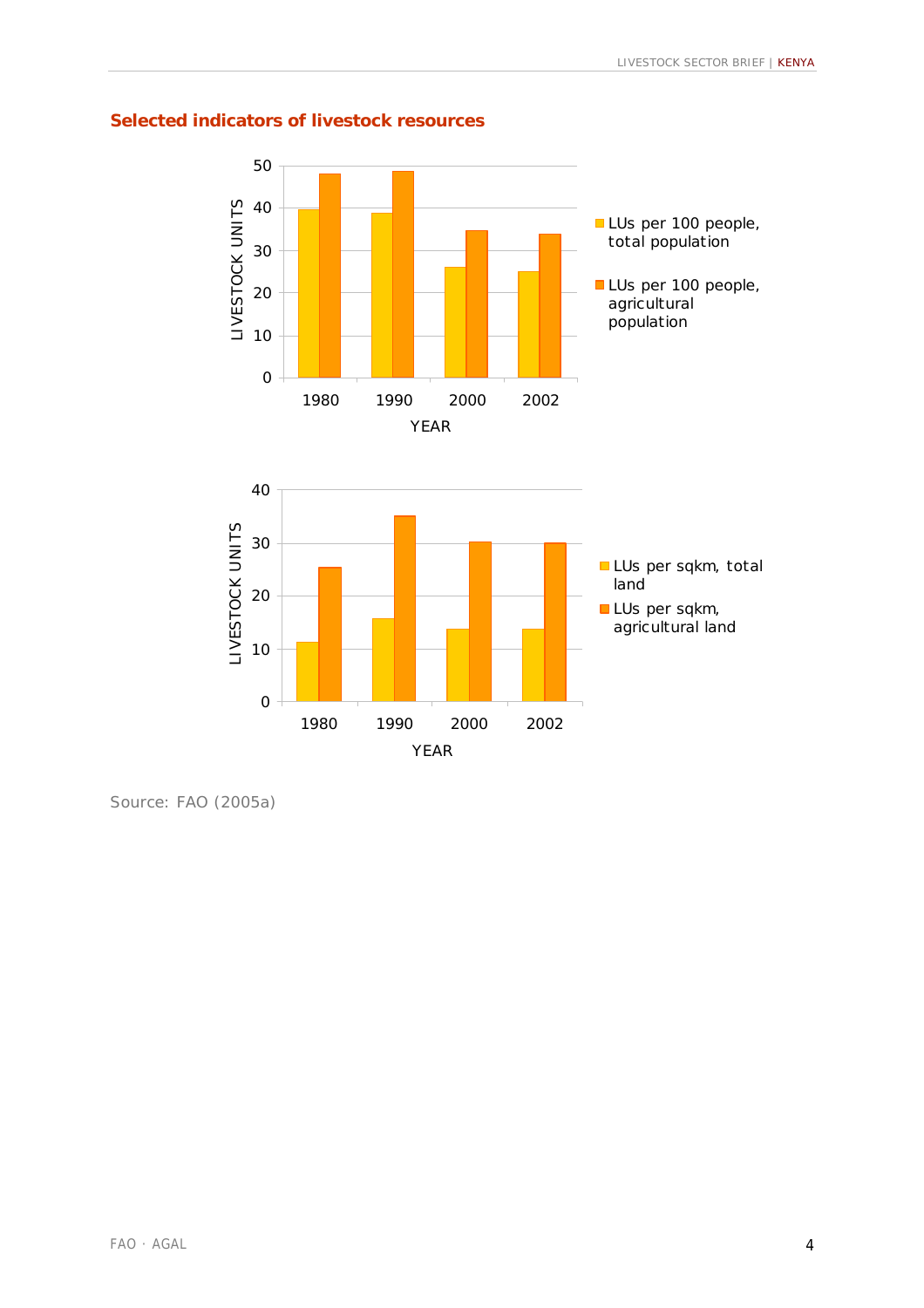### **Agro-ecological zones and densities of livestock species (2000)**

Density calculated on total land area<sup>1</sup>



<sup>1</sup>Densities for livestock populations and production are based on total land suitable for livestock production

Source: FAO (2001); LandScan (2002), FAO (2005b)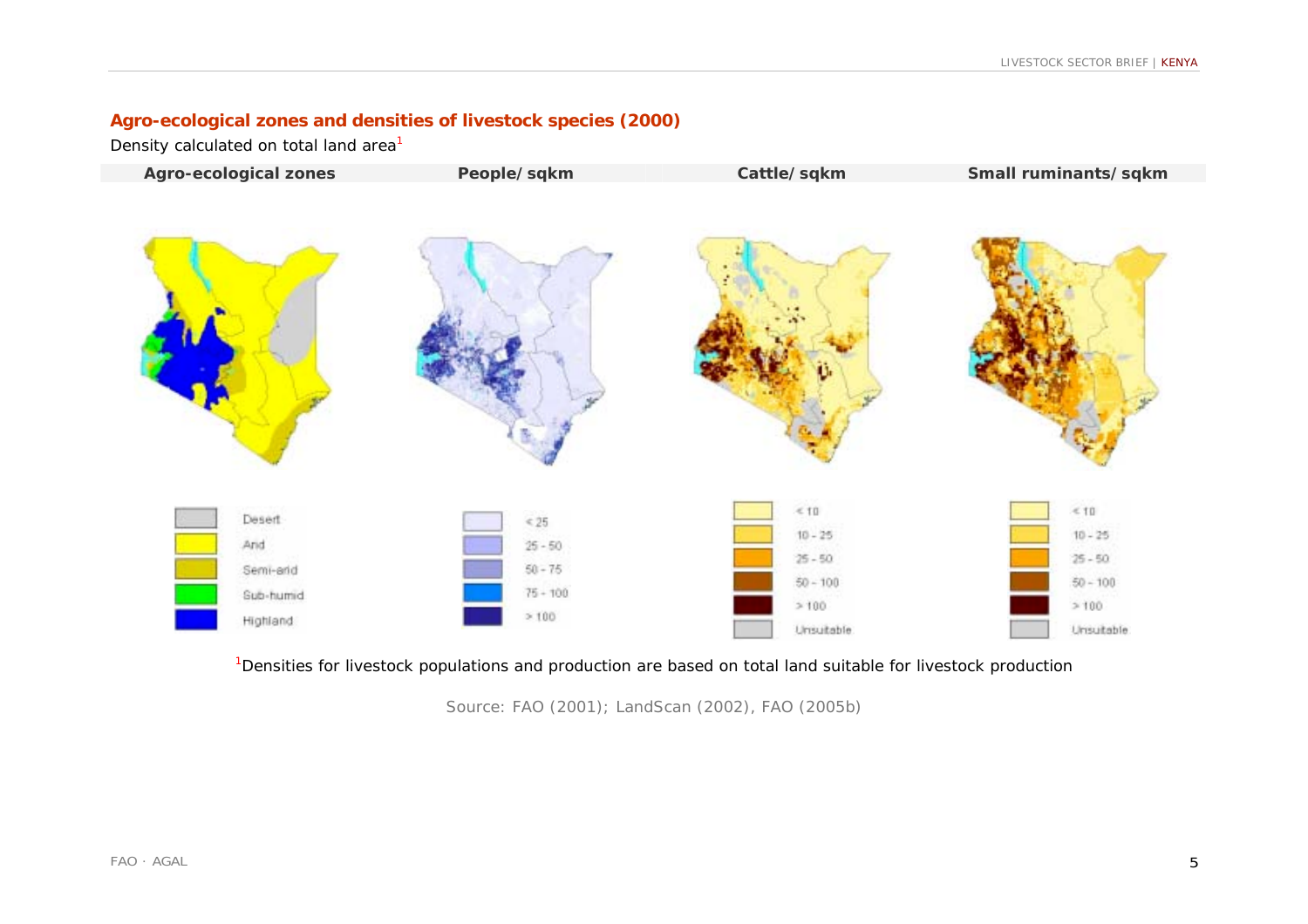

Source: FAO (2005b); FAO (2003)

! The vast majority of cattle are kept by pastoralists in mixed herds; and only five percent of smallholders practicing arable agriculture keep either ruminant or non-ruminant livestock. Small-scale dairy farming activity is mostly found in the Central and Rift Valley Provinces and the Coastal lowlands, with a higher concentration of smallholder dairy farms in peri-urban areas. There are also a limited number of large-scale dairy farms owned both by private firms and public institutions.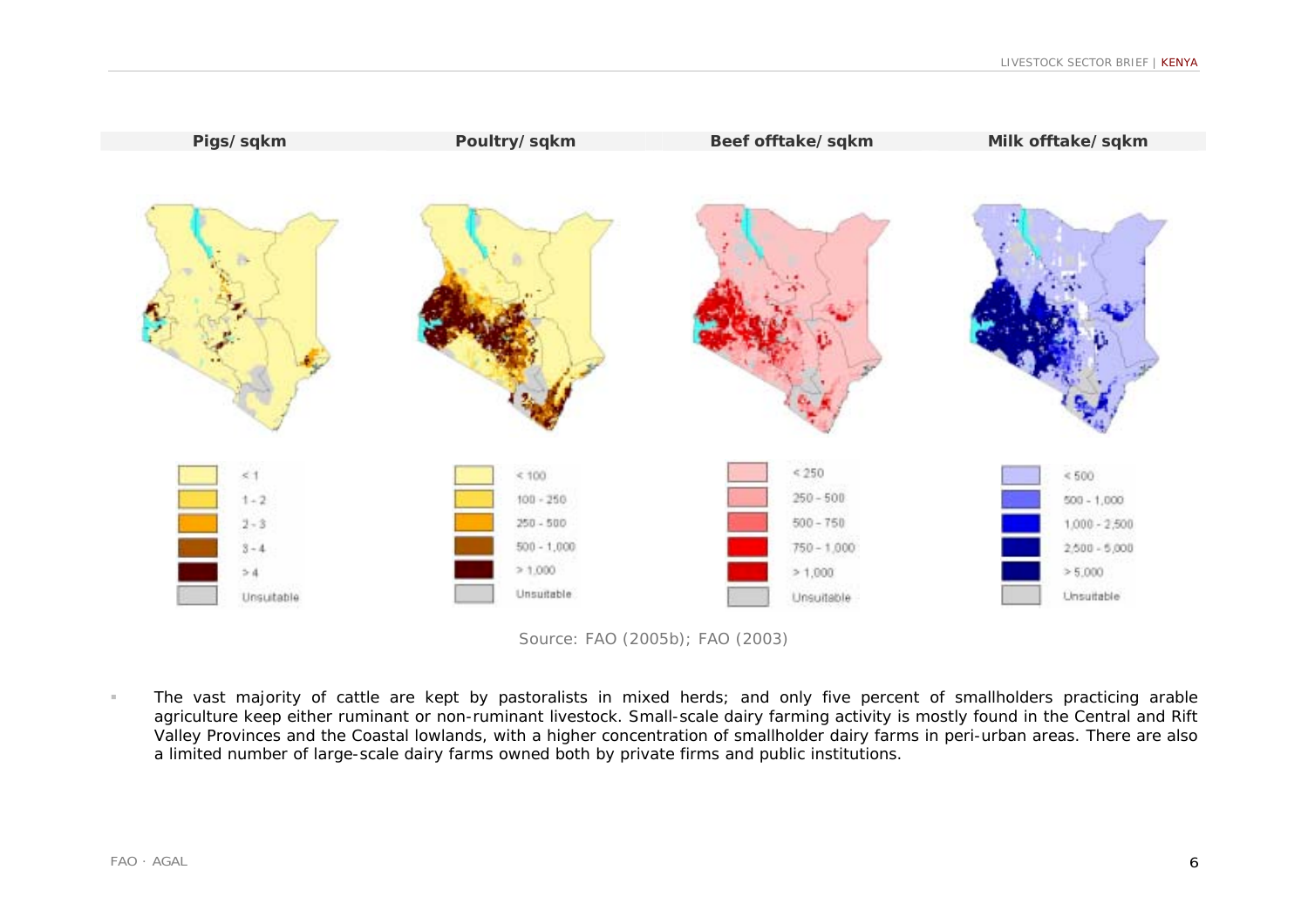# **3. LIVESTOCK PRODUCTION**

### **Trends in annual production of meat, milk and eggs**

1,000 metric tonnes

| Product         |        | Year   | Annual growth rate<br>$(\%)$ |        |           |           |
|-----------------|--------|--------|------------------------------|--------|-----------|-----------|
|                 | 1980   | 1990   | 2000                         | 2002   | 1980-1990 | 1990-2000 |
| Meat, total     | 286.3  | 356.2  | 444.5                        | 452.6  | 2.2       | 2.2       |
| <b>Beef</b>     | 192.5  | 215.0  | 287.0                        | 295.0  | 1.1       | 2.9       |
| Mutton and goat | 35.5   | 56.4   | 56.6                         | 57.0   | 4.7       | 0.0       |
| Pig             | 3.8    | 5.6    | 11.5                         | 11.4   | 3.9       | 7.4       |
| Poultry         | 32.3   | 47.9   | 54.0                         | 54.0   | 4.0       | 1.2       |
| Milk, total     | 1033.8 | 2487.0 | 2844.0                       | 2841.0 | 9.2       | 1.4       |
| Eggs, total     | 19.7   | 42.0   | 59.5                         | 60.7   | 7.9       | 3.5       |

Source: FAO (2005a)

### **Composition of total meat production**

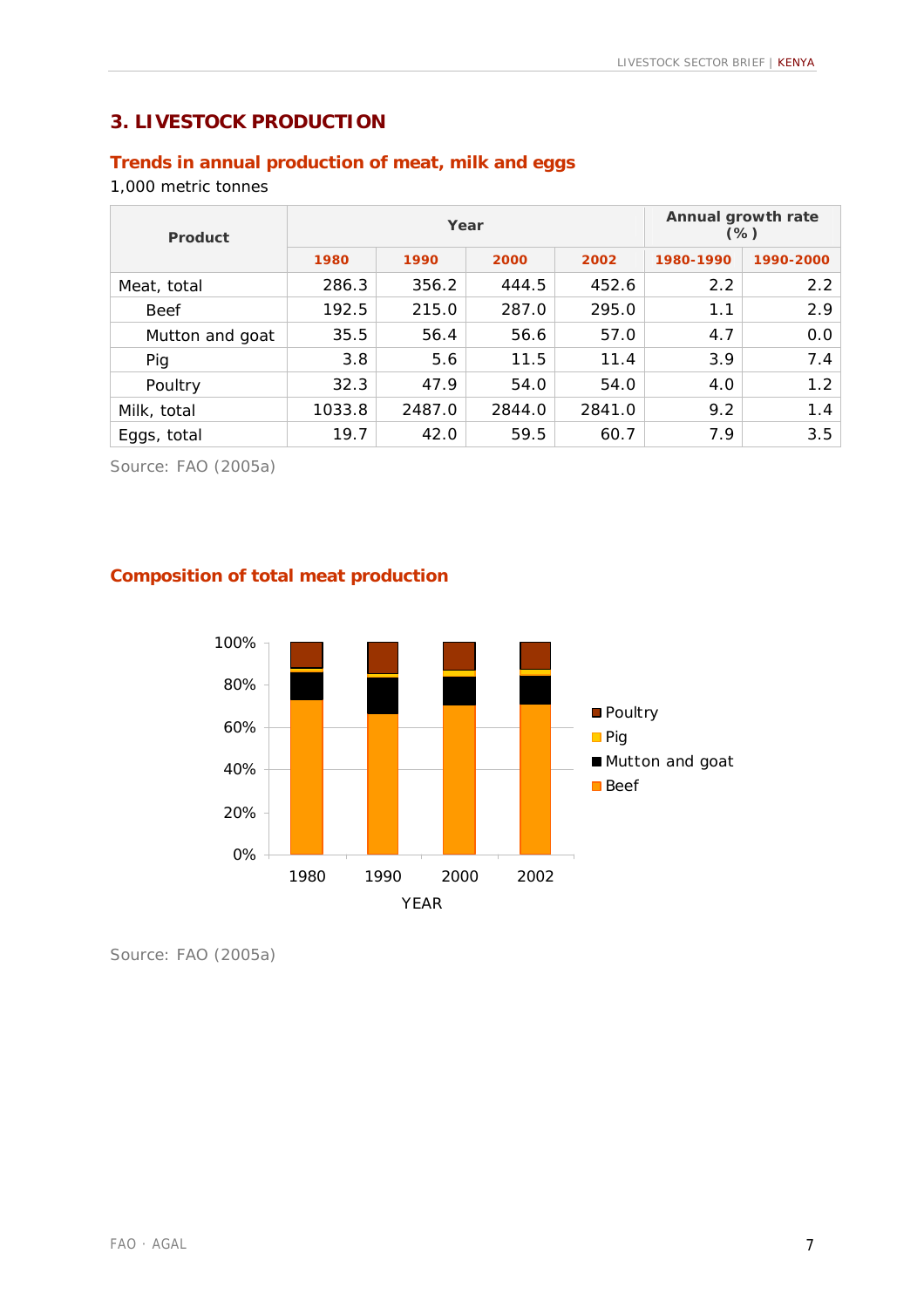| Species/year |       | Carcass weight (kg/animal) |       |       | Percentage slaughtered/year |       |       |       |
|--------------|-------|----------------------------|-------|-------|-----------------------------|-------|-------|-------|
|              | 1980  | 1990                       | 2000  | 2002  | 1980                        | 1990  | 2000  | 2002  |
| Cattle       | 125.0 | 114.5                      | 110.0 | 159.1 | 15.4                        | 13.6  | 22.3  | 16.1  |
| Sheep        | 12.0  | 12.0                       | 12.0  | 12.0  | 29.9                        | 23.6  | 27.1  | 28.6  |
| Goat         | 11.0  | 11.0                       | 11.0  | 9.9   | 20.0                        | 27.5  | 28.0  | 28.3  |
| Pigs         | 65.0  | 70.0                       | 70.0  | 50.0  | 80.0                        | 62.8  | 52.8  | 68.6  |
| Poultry      | 1.2   | 1.2                        | 1.2   | 1.2   | 164.0                       | 158.2 | 175.0 | 164.9 |

### **Carcass weights and percentage slaughtered by species**

Source: FAO (2005a)

### **Milk yields and proportion of dairy animals**

| Species/year |      |      | Milk yield (kg/year) |      | Percentage milked |      |      |      |
|--------------|------|------|----------------------|------|-------------------|------|------|------|
|              | 1980 | 1990 | 2000                 | 2002 | 1980              | 1990 | 2000 | 2002 |
| Cattle       | 460  | 495  | 570                  | 672  | 20.0              | 34.0 | 40.7 | 34.8 |

Source: FAO (2005a)

### **Egg yields and proportion of laying birds**

| Species/year |      | Eggs (kg/year) |      |      | Percentage laying |      |      |      |
|--------------|------|----------------|------|------|-------------------|------|------|------|
|              | 1980 | 1990           | 2000 | 2002 | 1980              | 1990 | 2000 | 2002 |
| Chicken      | 2.4  |                |      | 2.4  | 50.0              | 69.4 | 94.3 | 90.  |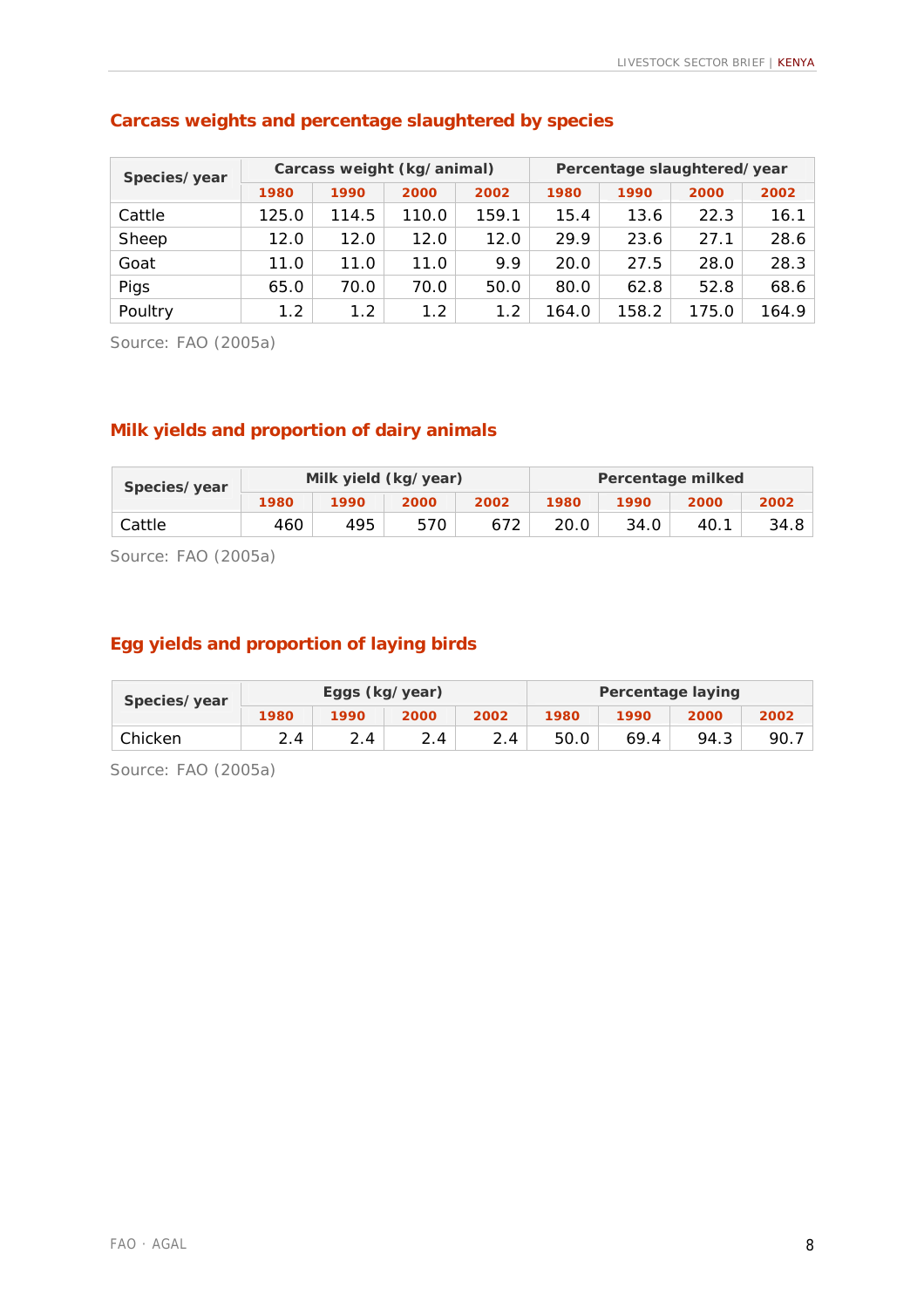### **Estimated feed used for livestock production**

1,000 metric tonnes

| <b>Product</b>                  |       | Year  | Annual growth rate<br>$(\%)$ |       |           |           |
|---------------------------------|-------|-------|------------------------------|-------|-----------|-----------|
|                                 | 1980  | 1990  | 2000                         | 2002  | 1980-1990 | 1990-2000 |
| Maize                           | 100.0 | 90.0  | 80.0                         | 80.0  | $-1.0$    | $-1.2$    |
| Barley                          |       |       |                              |       |           |           |
| Sorghum                         | 20.0  | 11.1  | 8.3                          | 7.2   | $-5.7$    | $-2.9$    |
| Millet                          | 7.2   | 5.6   | 3.7                          | 3.6   | $-2.5$    | $-4.1$    |
| Wheat                           |       |       |                              |       |           |           |
| <b>Brans</b>                    | 181.4 | 191.3 | 326.9                        | 306.5 | 0.5       | 5.5       |
| Rice Paddy, equivalent          |       |       |                              |       |           |           |
| Roots and Tuber, dry equivalent |       |       |                              |       |           |           |
| Pulses                          |       |       |                              |       |           |           |
| Oil crops                       | 0.2   | 0.0   | 0.1                          | 0.0   | $-23.3$   | 12.6      |

#### Blanks represent no data

Source: FAO (2005a)



#### **Trends in annual per capita production of meat, milk and eggs**

#### Source: FAO (2005a)

In the last two decades per-capita livestock production and productivity have been stagnant, as the above tables and figures display. The Kenya Rural Development Strategy points at a number of production and productivity constraints to be addressed: 1) poor governance in key agricultural institutions, particularly the cooperative sector, and lack of a comprehensive legal framework to guide formulation of consistent policies; 2) lack of capacity by the private sector to take over functions previously performed by the state, incomplete markets and weak marketing systems; 3) poor or insecure access to land and to farm credit, high cost of farm inputs, and heavy taxation of farmers through local authority taxes and other levies; 4) high prevalence of HIV/AIDS affecting agricultural productivity; 5)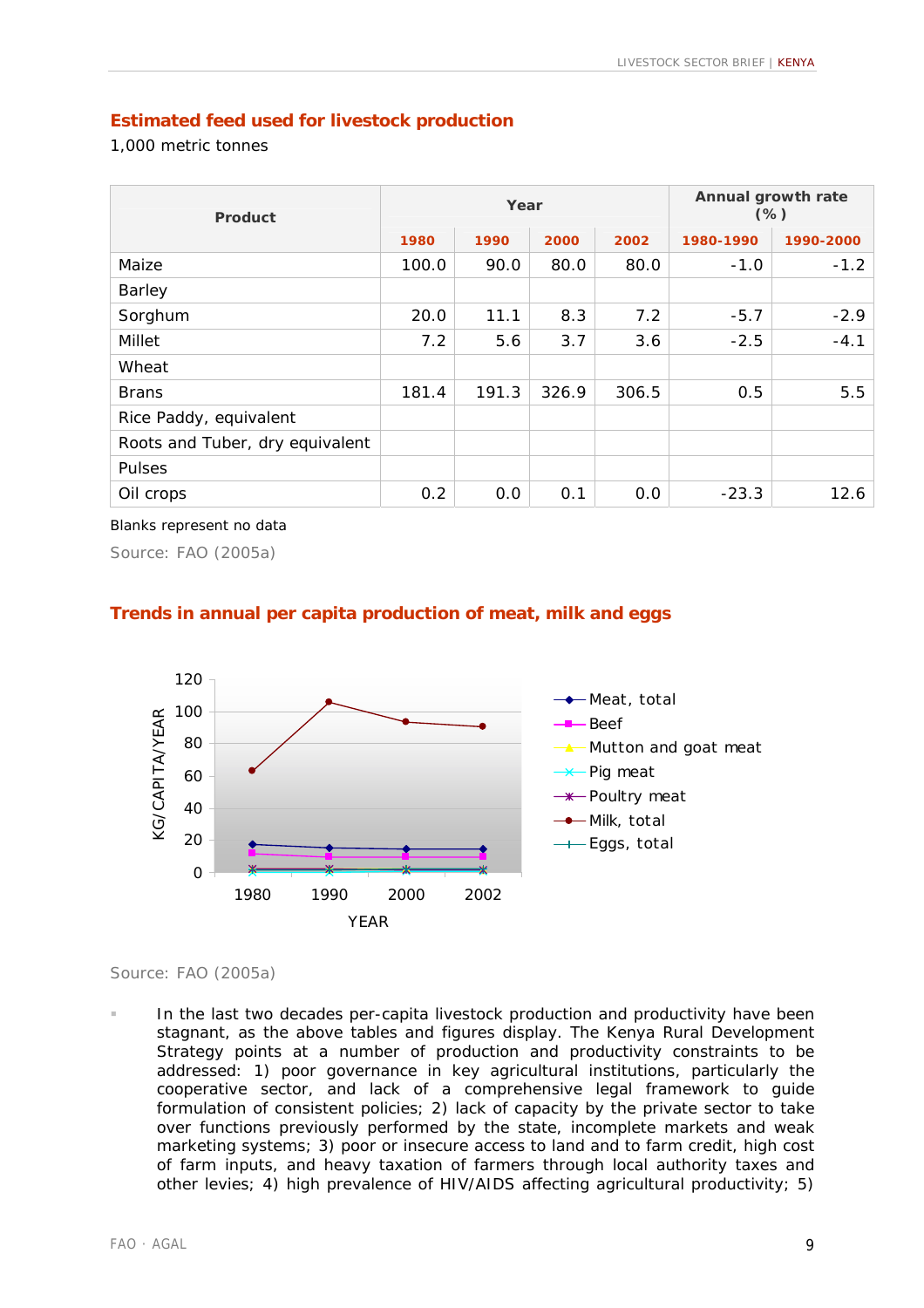low level of public funding and inefficient use of public resources resulting in inadequate and inefficient rural infrastructure; 6) inappropriate technology and inadequate funding for research and extension services.

! The Livestock Marketing Division of the Ministry of Agriculture has prepared a 6 year 27 US\$ million Livestock Development Program proposal that includes the following measures: 1) developing a clear policy on milk production, processing, and marketing that takes in account health and safety standards; 2) promoting animal health by reactivating and expanding dipping, breeding and clinical services, including monitoring and control of animal diseases; 3) promoting dairy goats as an emerging source of milk and other small stock activities such as poultry and bee-keeping; 4) supporting the development of facilities for milk handling such as collection and cooling centers; 5) encouraging the private sector and local authorities to establish small abattoirs and meat processing facilities.

### **4. CONSUMPTION OF MEAT, MILK AND EGGS**

#### **Trends in annual consumption of meat, milk and eggs**

1,000 metric tonnes

| Product        |       | Year    | Annual growth rate (%) |         |           |           |
|----------------|-------|---------|------------------------|---------|-----------|-----------|
|                | 1980  | 1990    | 2000                   | 2002    | 1980-1990 | 1990-2000 |
| Meat, total    | 284.4 | 354.3   | 443.9                  | 452.0   | 2.2       | 2.3       |
| <b>Beef</b>    | 191.3 | 213.2   | 287.0                  | 294.9   | 1.1       | 3.0       |
| Sheep and goat | 35.5  | 56.4    | 56.8                   | 57.0    | 4.7       | 0.1       |
| Pig            | 3.5   | 5.6     | 10.8                   | 10.8    | 4.8       | 6.8       |
| Poultry        | 32.2  | 47.9    | 54.0                   | 54.0    | 4.0       | 1.2       |
| Milk, total    | 968.6 | 2,235.0 | 2,645.0                | 2,640.5 | 8.7       | 1.7       |
| Eggs, total    | 15.2  | 32.3    | 45.8                   | 46.7    | 7.9       | 3.6       |

Source: FAO (2005a)

#### **Trends in annual per capita consumption of meat, milk and eggs**



Source: FAO (2005a)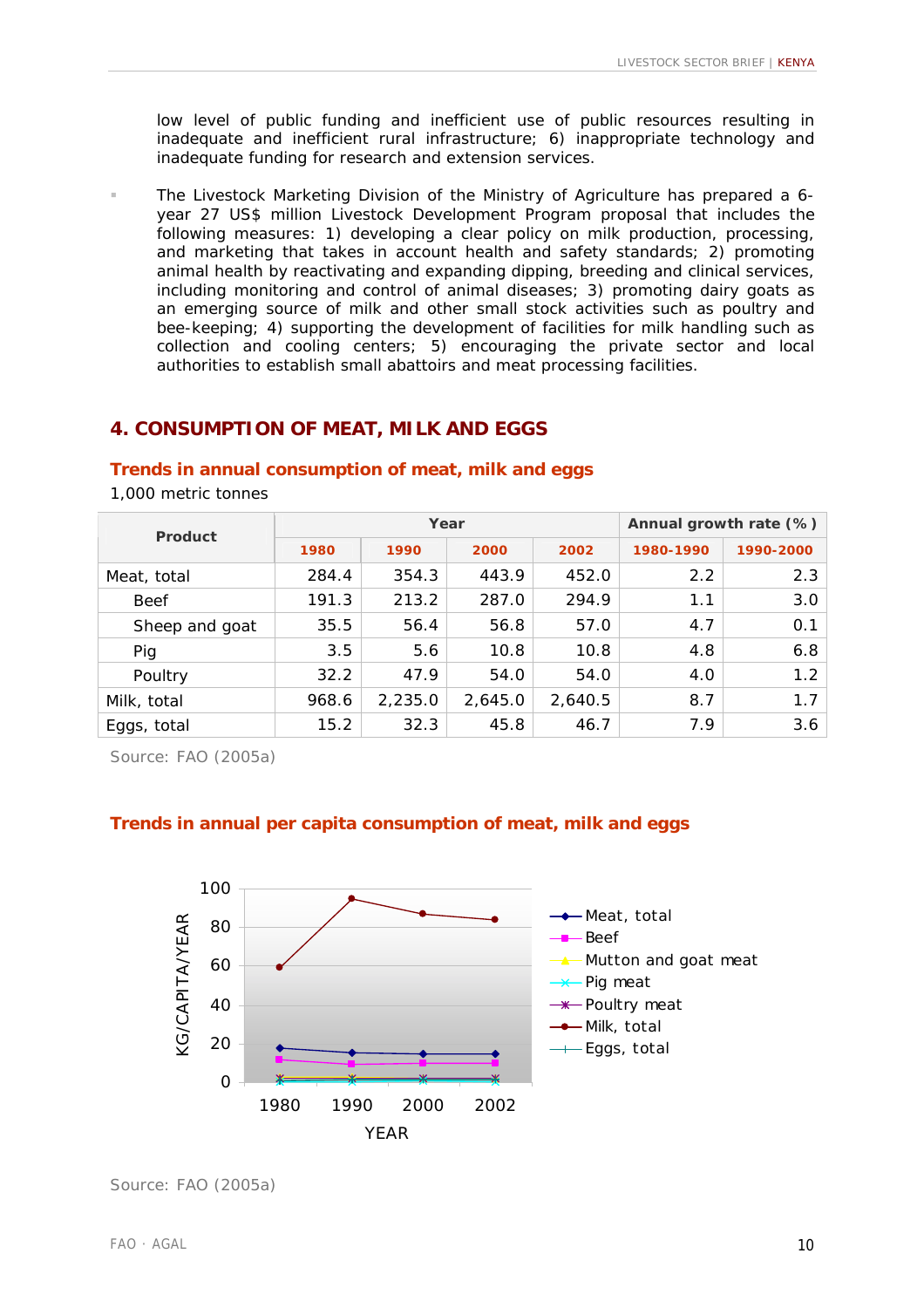**The reduction of per-capita income due to poor economic performance has brought** about a decline in milk and meat consumption. Per-capita calorie availability decreased as well, and chronic under-nutrition, which affects over 10% of children, is today primarily associated with insufficient dietary intake rather than poor health.

#### **Production versus consumption for meat, milk and eggs (2002)**

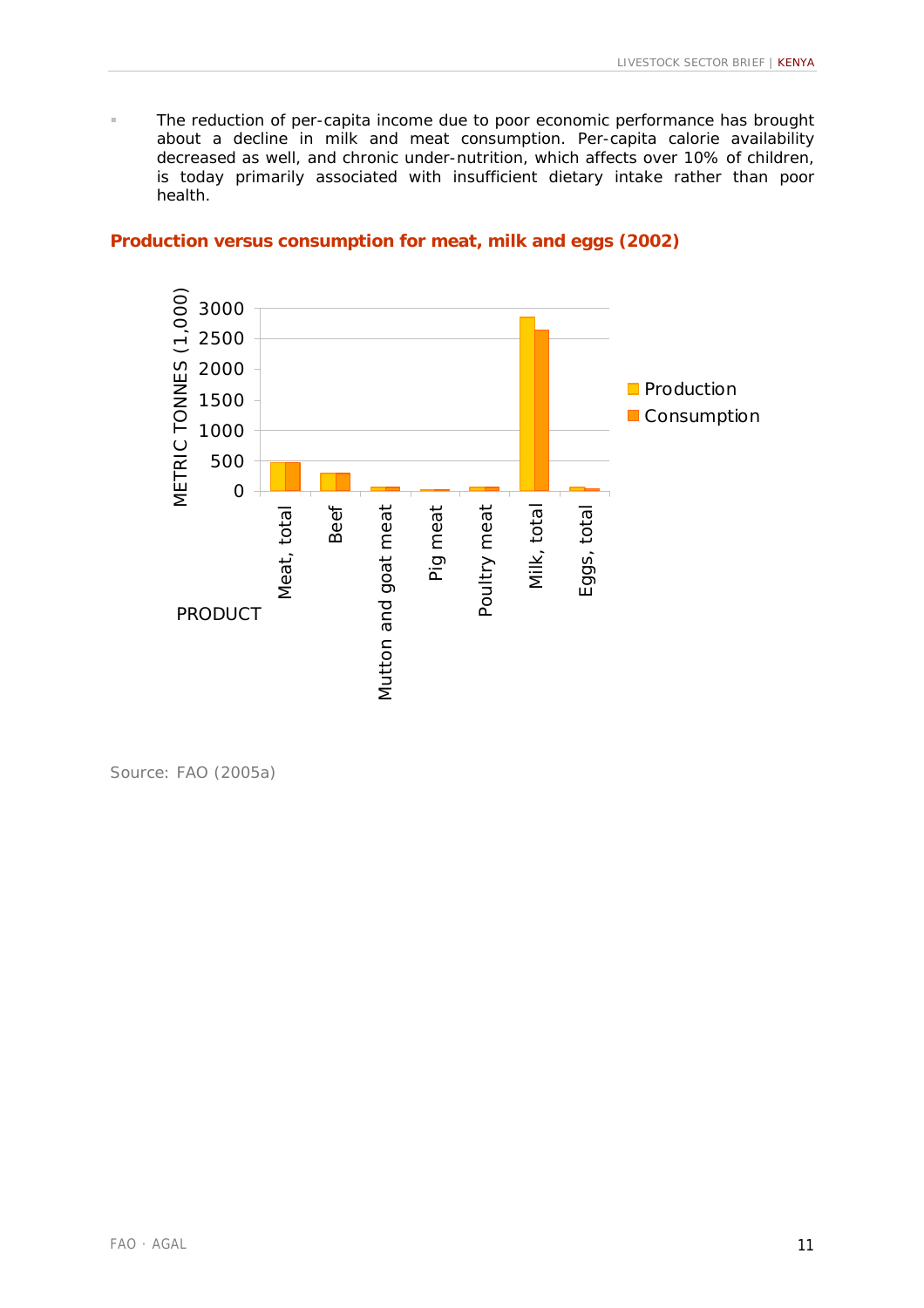### **5. TRADE IN LIVESTOCK AND LIVESTOCK PRODUCTS**

#### **Trade in agricultural and livestock<sup>1</sup> products**

Values in million US\$

| <b>Product</b> |       | <b>Exports</b> |       |       | <b>Imports</b> |       |       |                |
|----------------|-------|----------------|-------|-------|----------------|-------|-------|----------------|
|                | 1980  | 1990           | 2000  | 2002  | 1980           | 1990  | 2000  | 2002           |
| Total          | 2,030 | 2.211          | 2.743 | 3,281 | 2,837          | 2,667 | 3.757 | 3,670          |
| Agricultural   | 693   | 688            | 1,022 | 563   | 214            | 221   | 500   | 390            |
| % agricultural | 34.2  | 31.1           | 37.2  | 17.2  | 7.5            | 8.3   | 13.3  | 10.6           |
| Livestock      | 32    | 10             | 9     | 6     | 17             |       | 6     | $\overline{4}$ |
| % livestock    | 1.6   | 0.5            | 0.3   | 0.2   | 0.6            | 0.0   | 0.2   | 0.1            |

<sup>1</sup>Total trade in goods and services expressed in current US\$. Source: World Bank (2002) Agricultural trade refers to all agricultural products, while livestock trade refers to trade in livestock products and live animals. Source: FAO (2005b)

#### **Export/import 'dependency' for livestock products**

| <b>Product</b>   |      | Exports as percentage of<br>production |      |      | Imports as percentage of<br>consumption |      |      |      |  |  |
|------------------|------|----------------------------------------|------|------|-----------------------------------------|------|------|------|--|--|
|                  | 1980 | 1990                                   | 2000 | 2002 | 1980                                    | 1990 | 2000 | 2002 |  |  |
| Meat, total      | 0.55 | 0.58                                   | 0.16 | 0.14 | 0.02                                    | 0.01 | 0.05 | 0.03 |  |  |
| <b>Beef</b>      | 0.52 | 0.85                                   | 0.02 | 0.04 | 0.02                                    | 0.00 | 0.01 | 0.02 |  |  |
| Sheep and goat   | 0.07 | 0.18                                   | 0.05 | 0.02 | 0.00                                    | 0.06 | 0.36 | 0.09 |  |  |
| Pig              | 9.36 | 0.66                                   | 5.26 | 4.46 | 0.59                                    | 0.02 | 0.02 | 0.25 |  |  |
| Poultry          | 0.18 | 0.03                                   | 0.01 | 0.01 | 0.00                                    | 0.00 | 0.01 | 0.01 |  |  |
| Milk, equivalent | 0.23 | 0.19                                   | 0.10 | 0.07 | 9.59                                    | 0.04 | 0.56 | 0.35 |  |  |
| Eggs, total      | 0.39 | 0.05                                   | 0.05 | 0.05 | 0.55                                    | 0.00 | 0.12 | 0.01 |  |  |

Source: FAO (2005a)

| Product          |      | Net exports as percentage of<br>production |      |       | Net imports as percentage of<br>consumption |      |      |      |  |
|------------------|------|--------------------------------------------|------|-------|---------------------------------------------|------|------|------|--|
|                  | 1980 | 1990                                       | 2000 | 2002  | 1980                                        | 1990 | 2000 | 2002 |  |
| Meat, total      | 0.53 | 0.56                                       | 0.11 | 0.18  | 0.00                                        | 0.00 | 0.00 | 0.00 |  |
| <b>Beef</b>      | 0.51 | 0.84                                       | 0.02 | 0.03  | 0.00                                        | 0.00 | 0.00 | 0.00 |  |
| Sheep and goat   | 0.07 | 0.11                                       | 0.00 | 0.00  | 0.00                                        | 0.00 | 0.31 | 0.07 |  |
| Pig              | 8.83 | 0.65                                       | 5.24 | 12.46 | 0.00                                        | 0.00 | 0.00 | 0.00 |  |
| Poultry          | 0.18 | 0.03                                       | 0.00 | 0.01  | 0.00                                        | 0.00 | 0.00 | 0.00 |  |
| Milk, equivalent | 0.00 | 0.15                                       | 0.00 | 0.00  | 9.35                                        | 0.00 | 0.45 | 0.28 |  |
| Eggs, total      | 0.00 | 0.05                                       | 0.00 | 0.13  | 0.05                                        | 0.00 | 0.05 | 0.00 |  |

Kenya runs a deficit on its trade balance. Main agricultural imports include wheat, rice and fertilizers; agricultural exports include tea, coffee, horticultural and fishery products. Kenya is a net, although modest, importer of meat and milk. The government has recently formulated a comprehensive strategy paper that seeks to set up an overall co-coordinating authority with the aim of increasing exports. The authority is to be called the National Export Strategy Council. An agriculture sector committee will handle agricultural sub-sectors, including tea, horticulture, livestock and livestock products, and fish and fish products.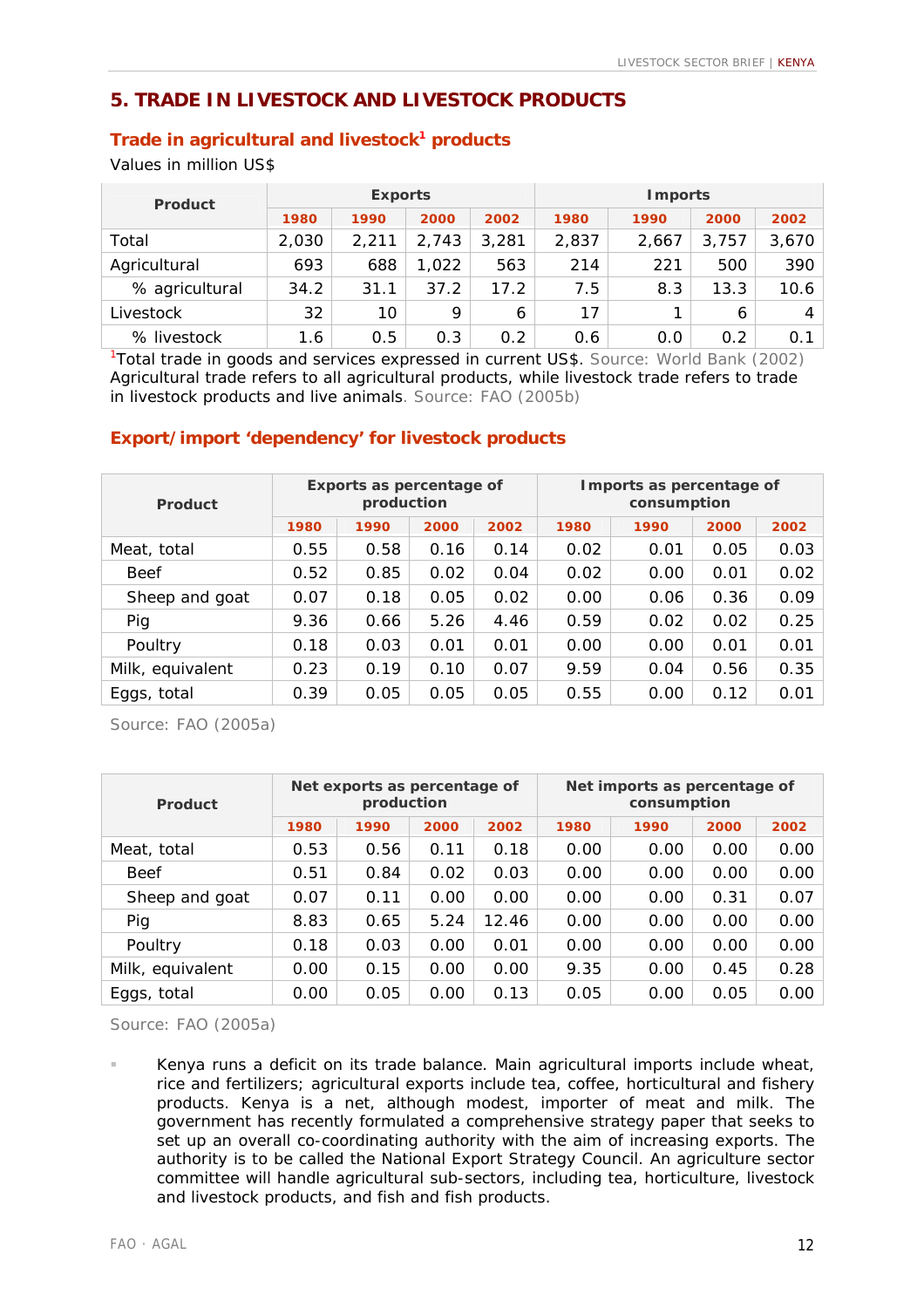- ! Imports of live animals require health clearance certificates issued at the port of entrance stating that the animal is healthy. All animals for export to Kenya must be held for 21 days in approved quarantine facilities which must be regularly inspected by the veterinary authorities of the exporting country and subject to inspection by the veterinary officer from Kenya, where necessary.
- ! Kenya is a member of the Common Market for East and South Africa (COMESA), which aims at establishing a full free trade area among most of south and southeast African countries; it is member of the Tripartite Commission for East African Cooperation, that intends to harmonize tariffs and customs among Kenya, Tanzania and Uganda; it is member of the Organization of African Unity (OAU), that plans to establish a continent-wide custom union by 2004; it is member of the World Trade Organization (WTO) since 1 January 1995.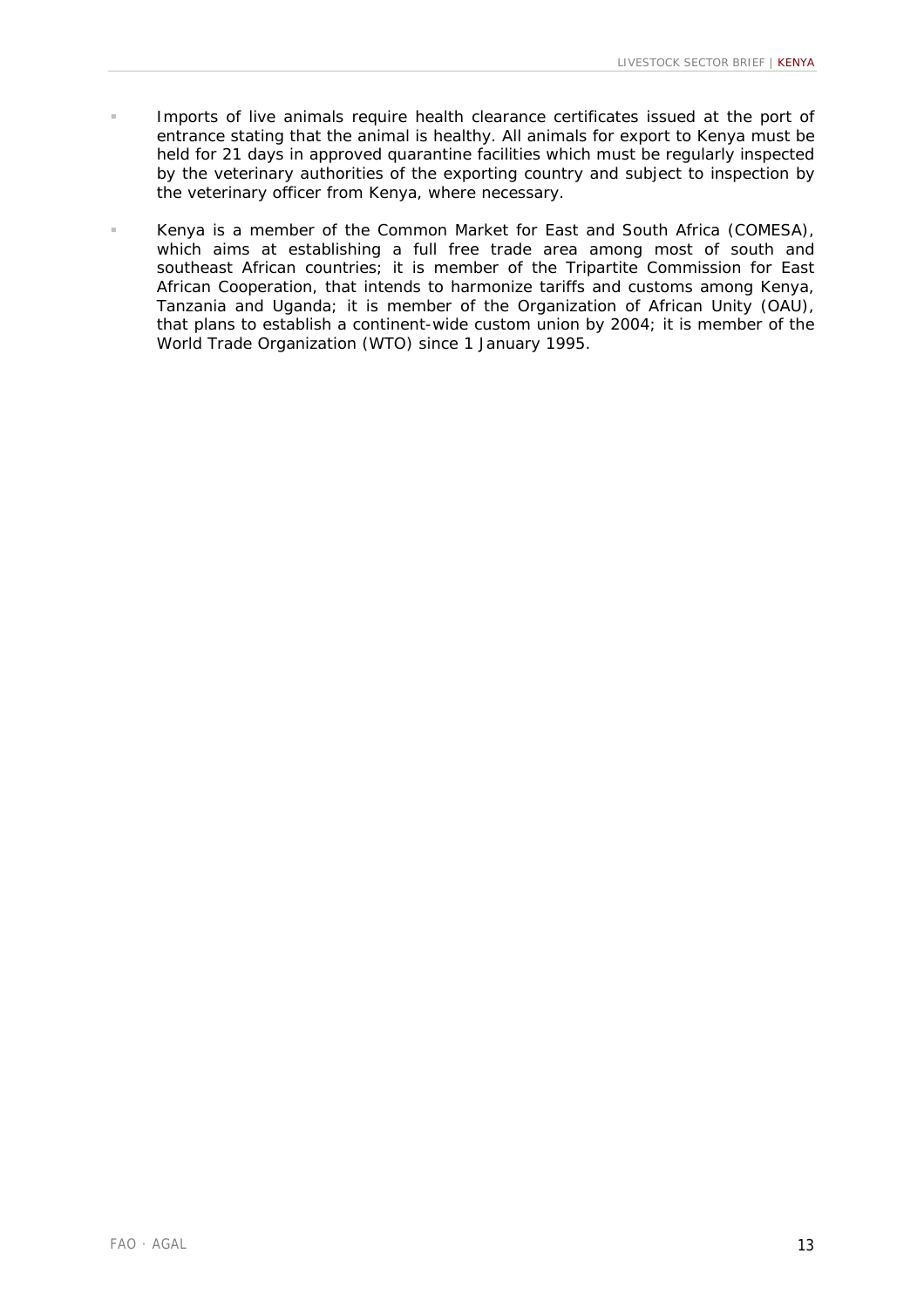### **Trade in live animals**

| <b>Species</b>            | 1980                      |               |                     | 1990          |               |                     | 2000          |               |                     | 2002          |               |                     |
|---------------------------|---------------------------|---------------|---------------------|---------------|---------------|---------------------|---------------|---------------|---------------------|---------------|---------------|---------------------|
|                           | <b>Export</b>             | <b>Import</b> | <b>Net</b><br>trade | <b>Export</b> | <b>Import</b> | <b>Net</b><br>trade | <b>Export</b> | <b>Import</b> | <b>Net</b><br>trade | <b>Export</b> | <b>Import</b> | <b>Net</b><br>trade |
| <b>Quantities (count)</b> |                           |               |                     |               |               |                     |               |               |                     |               |               |                     |
| Cattle                    | 1,847                     | 42            | 1,805               | 11,215        | $\mathsf O$   | 11,215              | 36            | $\mathbf 0$   | 36                  | 0             | $\mathsf O$   | $\mathbf 0$         |
| Sheep and goats           | 11,550                    | 3,300         | 8,250               | 2,200         | 512           | 1,688               | 450           | $\mathbf 0$   | 450                 | 0             | $\mathbf 0$   | $\mathbf 0$         |
| Pigs                      | $\mathbf 0$               | $\mathbf 0$   | 0                   | $\mathbf 0$   | $\mathsf O$   | $\mathbf 0$         | 6             | 190           | $-184$              | 0             | 0             | $\mathbf 0$         |
| Poultry (1,000)           | 209                       | 1,206         | $-997$              | 171           | 68            | 103                 | 1,247         | 101           | 1,146               | 905           | 75            | 830                 |
|                           | <b>Value (1,000 US\$)</b> |               |                     |               |               |                     |               |               |                     |               |               |                     |
| Cattle                    | 595                       | 112           | 483                 | 2,280         | $\mathbf{O}$  | 2,280               | 17            | $\mathbf 0$   | 17                  |               | 8             | $-7$                |
| Sheep and goats           | 389                       | 86            | 303                 | 95            | 29            | 66                  | 6             | $\mathbf 0$   | 6                   | O             |               | $-1$                |
| Pigs                      | $\mathsf O$               | $\mathbf 0$   | 0                   | $\mathbf 0$   | $\mathbf 0$   | $\mathbf 0$         | 1             | 186           | $-185$              | 1             | 0             | $\mathbf{1}$        |
| Poultry (1,000)           | 169                       | 1,002         | $-833$              | 90            | 311           | $-221$              | 193           | 163           | 30                  | 210           | 259           | $-49$               |
| <b>Total</b>              | 1,153                     | 1,200         | $-47$               | 2,465         | 340           | 2,125               | 217           | 349           | $-131$              | 212           | 268           | $-56$               |

#### **Net trade**: Exports less Imports

Blanks represent no data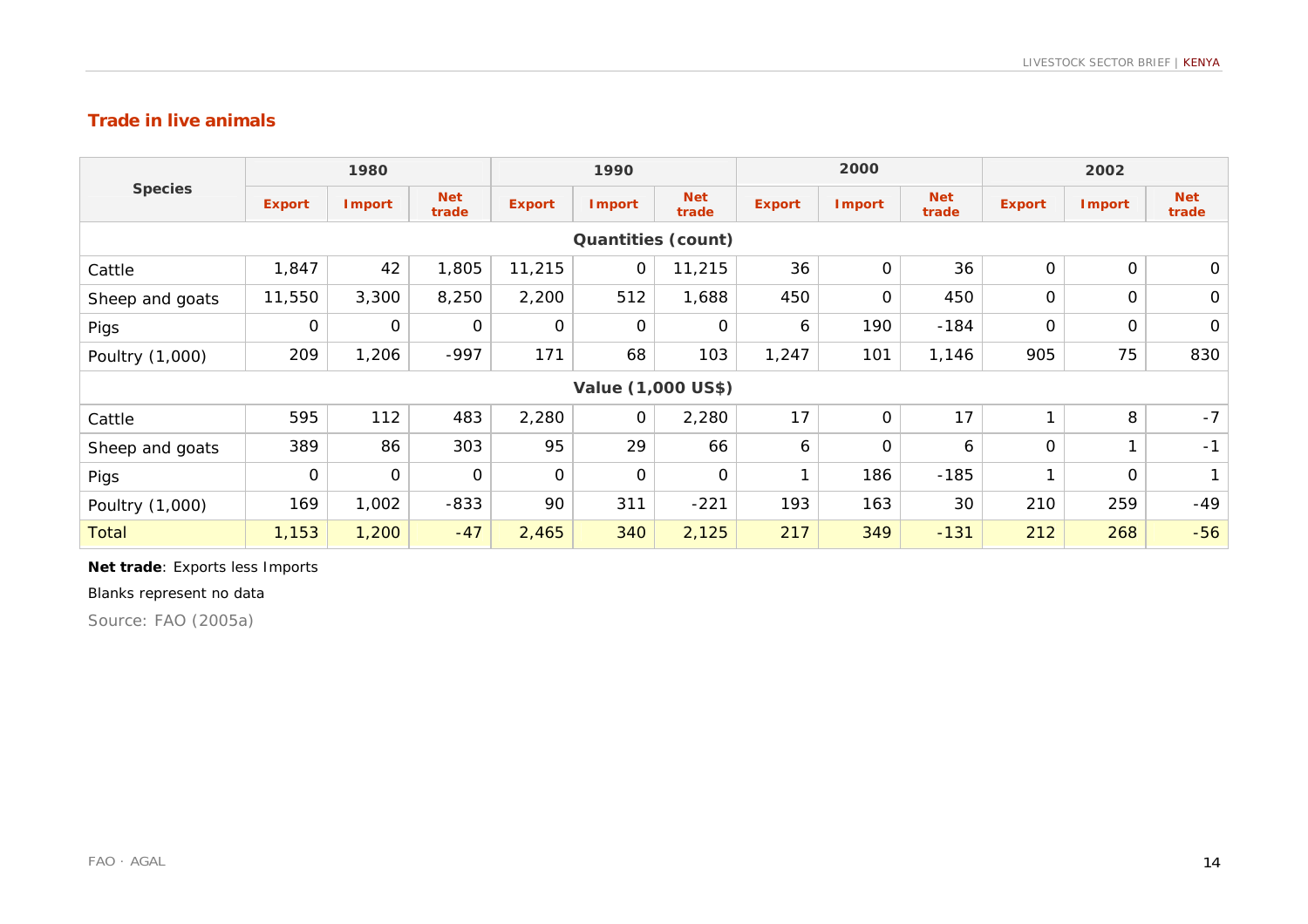### **Trade in livestock products**

| <b>Product</b>                    | 1980          |                |                  | 1990          |                |                           | 2000           |                |                  | 2002           |               |                  |
|-----------------------------------|---------------|----------------|------------------|---------------|----------------|---------------------------|----------------|----------------|------------------|----------------|---------------|------------------|
|                                   | <b>Export</b> | <b>I</b> mport | <b>Net trade</b> | <b>Export</b> | <b>I</b> mport | <b>Net trade</b>          | <b>Export</b>  | <b>Import</b>  | <b>Net trade</b> | <b>Export</b>  | <b>Import</b> | <b>Net trade</b> |
| <b>Quantities (metric tonnes)</b> |               |                |                  |               |                |                           |                |                |                  |                |               |                  |
| Meat, total                       | 1,587         | 56             | 1,532            | 2,049         | 40             | 2,010                     | 706            | 228            | 478              | 645            | 138           | 508              |
| <b>Beef</b>                       | 1,006         | 34             | 973              | 1,818         | 3              | 1,815                     | 70             | 16             | 54               | 118            | 52            | 65               |
| Mutton and goat                   | 24            | $\mathsf{O}$   | 24               | 99            | 36             | 63                        | 27             | 204            | $-176$           | 14             | 52            | $-38$            |
| Pig                               | 360           | 20             | 340              | 37            | $\mathbf{1}$   | 37                        | 603            | $\overline{2}$ | 601              | 507            | 27            | 479              |
| Poultry                           | 58            | $\mathbf 0$    | 58               | 13            | $\mathbf{O}$   | 13                        | 6              | 5              | $\mathbf{1}$     | $\overline{7}$ | 5             | $\overline{a}$   |
| Other                             | 138           | 1              | $-140$           | 82            | $\mathbf{O}$   | $-82$                     | $\overline{O}$ | $\mathbf{1}$   | $-1$             | $\overline{O}$ | $\mathbf{1}$  | $-1$             |
| Milk, equivalent                  | 2,361         | 92,930         | $-90,569$        | 4,679         | 932            | 3,747                     | 2,841          | 14,694         | $-11,853$        | 1,945          | 9,223         | $-7,279$         |
| Eggs, total                       | 76            | 83             | $-7$             | 19            | 0              | 19                        | 31             | 54             | $-23$            | 31             | 5             | 26               |
| Hides and skins                   | 8,484         | 43             | 8,441            | 1,093         | 207            | 886                       | 9,679          | 251            | 9,427            | 6,437          | 305           | 6,132            |
|                                   |               |                |                  |               |                | <b>Value (1,000 US\$)</b> |                |                |                  |                |               |                  |
| Meat, total                       | 4,309         | 77             | 4,232            | 4,902         | 17             | 4,885                     | 873            | 298            | 574              | 1,380          | 202           | 1,178            |
| <b>Beef</b>                       | 2,961         | 43             | 2,918            | 4,361         | 6              | 4,355                     | 101            | 36             | 65               | 217            | 71            | 146              |
| Mutton and goat                   | 82            | $\mathbf 0$    | 82               | 308           | 9              | 299                       | 56             | 236            | $-180$           | 30             | 89            | $-59$            |
| Pig                               | 814           | 34             | 780              | 162           | $\overline{c}$ | 160                       | 705            | 6              | 699              | 1,122          | 28            | 1,094            |
| Poultry                           | 201           | 0              | 201              | 49            | $\mathbf{O}$   | 49                        | 11             | 18             | $-7$             | 11             | 11            | $\overline{O}$   |
| Other                             | 251           | $\mathbf 0$    | $-251$           | 22            | $\mathbf{O}$   | $-22$                     | $\mathsf{O}$   | 3              | $-3$             | $\Omega$       | 3             | $-3$             |
| Milk, equivalent                  | 747           | 14,556         | $-13,809$        | 1,351         | 485            | 866                       | 1,440          | 5,420          | $-3,980$         | 1,000          | 3,101         | $-2,101$         |
| Eggs, total                       | 200           | 481            | $-281$           | 36            | $\mathbf{O}$   | 36                        | 39             | 201            | $-162$           | 63             | 27            | 36               |
| Hides and skins                   | 25,587        | 74             | 25,513           | 1,044         | 160            | 884                       | 6,493          | 98             | 6,396            | 3,675          | 168           | 3,507            |
| Total                             | 30,843        | 15,188         | 15,655           | 7,333         | 662            | 6,671                     | 8,845          | 6,017          | 2,828            | 6,118          | 3,498         | 2,620            |

**Net trade**: Exports less Imports

#### Blanks represent no data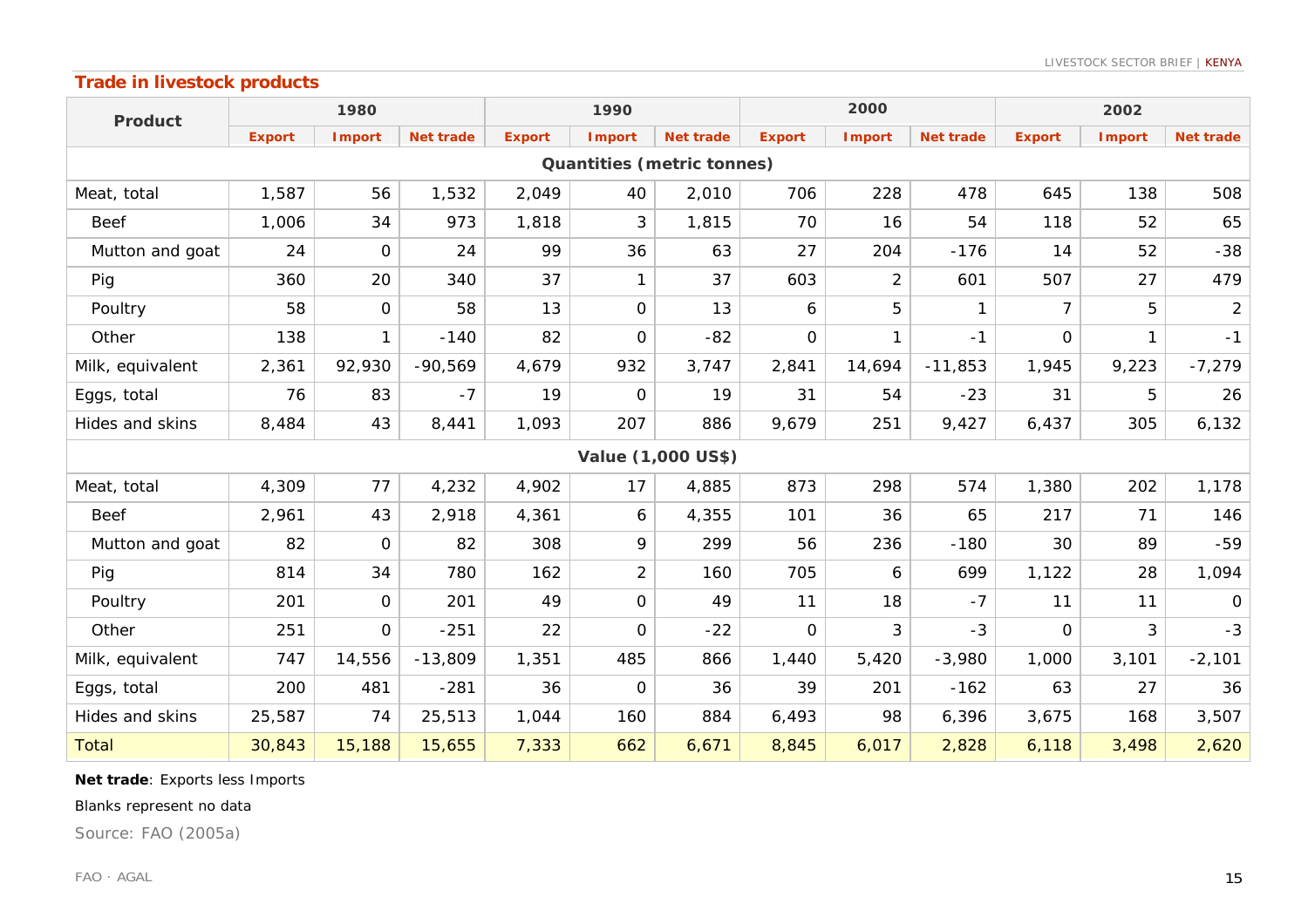# **6. LIVESTOCK HEALTH**

#### **Total number of cases/outbreaks of selected diseases reported in all susceptible species**

| <b>Disease</b>               | 1997                | 1998          | 1999              | 2000         | 2001         | 2002         | 2003         |
|------------------------------|---------------------|---------------|-------------------|--------------|--------------|--------------|--------------|
| African swine fever          | (11/1994)           | (11/1994)     | (11/1994)         | (11/1994)    | 1537/3       | (08/2001)    | (08/2001)    |
| Avian Influenza <sup>1</sup> | 000                 | 000           | 000               | 000          | 000          | 000          | 000          |
| Bluetongue                   | $\ldots$ / $\ldots$ | $\ldots$ /11  | $\ldots / \ldots$ | (1999)       | (1999)       | (1999)       | (1999)       |
| BSE <sup>2</sup>             | 000                 | 000           | 000               | 000          | 000          | 000          | 000          |
| CBPP <sup>3</sup>            | . /                 | $\ldots$ /12  | $\ldots$ /9       | $\ldots$ /16 | $\ldots$ /18 | $\ldots$ /19 | $\ldots$ /21 |
| Classical swine fever        | 000                 | 000           | 000               | 000          | 000          | 000          | 000          |
| Foot and mouth disease       | (08/1996)           | $\ldots$ /105 | $-.139$           | $\ldots$ /95 | $\ldots$ /54 | M/48         | M/87         |
| Lumpy skin disease           | (08/1996)           | $\ldots$ /5   | $\ldots/3$        | $\dots/1$    | $\ldots$ /1  | $\ldots$ /21 | $\ldots$ /1  |
| Newcastle disease            | $\ldots$ /1         | $\ldots/3$    | $\ldots/3$        | $\ldots$ /5  | $\ldots$ /11 | $\ldots$ /10 | $\ldots$ /2  |
| Peste des petits ruminants   | 000                 | 000           | 000               | 000          | 000          | 000          | 000          |
| Rift Valley fever            | . /                 | $-.111$       | $\ldots$ /14      | (1999)       | (1999)       | $\dots/1$    | (09/2002)    |
| Rinderpest                   | (12/1996)           | (12/1996)     | (12/1996)         |              | 2/1          | (10/2001)    | $\dots/1$    |
| Sheep and goat pox           | (1989)              | (1989)        | (1989)            | (1989)       | (1989)       | (1989)       |              |
| Swine vesicular disease      | 000                 | 000           | 000               | 000          | 000          | 000          | 000          |
| Vesicular stomatitis         | 000                 | 000           | 000               | 000          | 000          | 000          | 000          |

<sup>1</sup> Highly pathogenic avian influenza; <sup>2</sup> Bovine spongiform encephalopathy; <sup>3</sup> Contagious bovine pleuropneumonia

no./no. number of cases/outbreaks, ... no information, - disease not reported, 000 disease never reported; (month/year) date of the last reported occurrence of the disease in previous years

#### Source: OIE (2004)

! The Department of Veterinary Services (DVS) is responsible for controlling major animal diseases, but restricted funds limit its actions. The government plans to: 1) strengthen the animal health delivery system by providing mobile animal health clinics and screening units and disease surveillance mechanisms; 2) strengthen disease control measures in partnership with regional animal health programs; 3) create strategic Disease Free Zones to facilitate the export of live animals; 4) increase cross-border disease surveillance and management mechanisms.